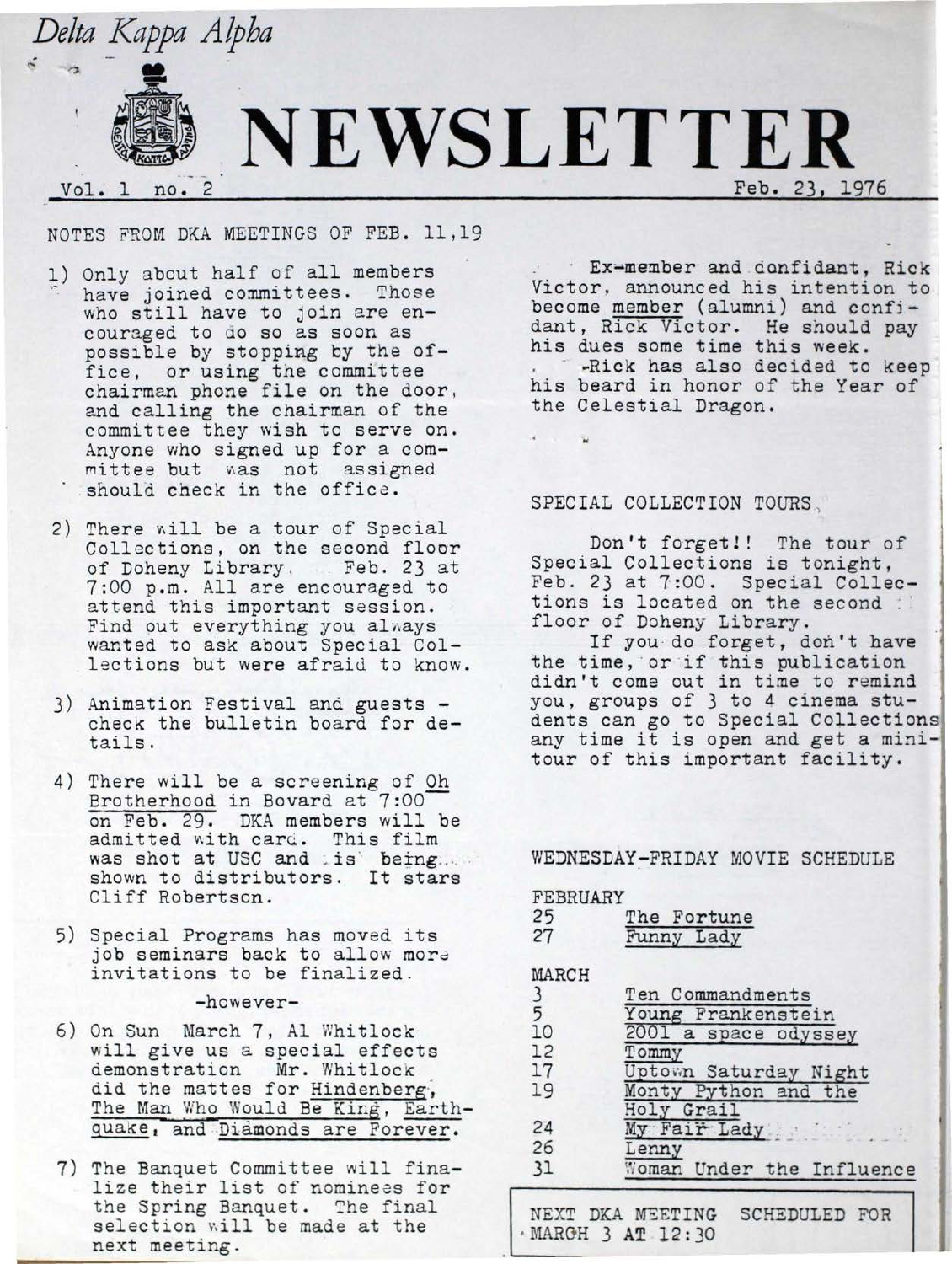APPLICATION FOR RENEWAL OF ACTIVE MEMBERSHIP

class

Active \$7.50 per semester

Active Alumni: If you wish to receive mailings and to be eligible to \$3.00 a year attend closed programs and screenings, or be active in the national organization when it is reinstituted (only alumni members will "be eligible *tb* hold national office in. DKA)

·

Honorary: Please check this box if you wish to receive mailings and free are one of our honorary members

| Name                                 |  | amount paid |
|--------------------------------------|--|-------------|
| Address                              |  | cash        |
| City, State, Zip                     |  | check       |
| Year of Completion_<br>(alumni only) |  | money order |

Phone

ALUMN!: Please list below names and addresses of any other DKA alumni you know so that we can bring our list of addresses up to date:

•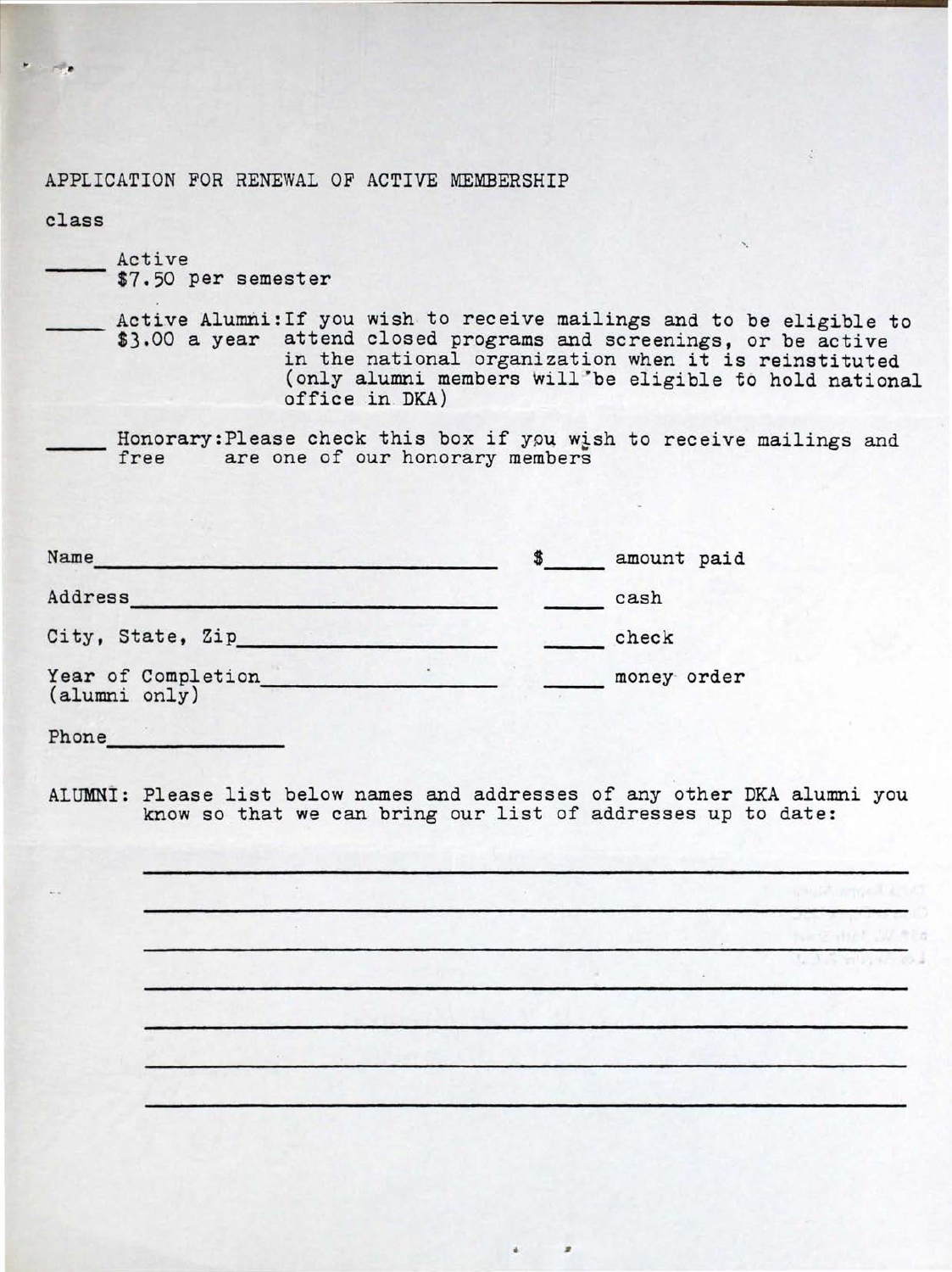The following list is of screenings for various cinema classes. The screenings are open to CINEMA<sup>-r</sup>STU-DENTS ONLY. Cinema 491 & 589 Fantasy in Film  $3:30$ FOH 226 MARCH Nosferatu 5  $12$ How I Won The War 19 The Nutty Professor Portrait of Jenny 26 Cinema 412 & 510 Italian Film  $1:30$ FOH 226 FEBRUARY  $27$ Satyricon MARCH  $5<sup>5</sup>$ Roma L'Avventura  $12$ 19 L'Eclisse 26 Red Desert Cinema 464 The Science Fiction Film  $3:30$ FOH 133 MARCH  $2^{-}$ Destination Moon 16 Marooned A Time of Roses 23 30 Things to Come Cinema 491 Ethnic Images in American Films  $2:30$ FEBRUARY 26 The Jazz Singer MARCH  $\overline{4}$ Little Caesar Angels With Dirty Faces 11 18 The Mask of Fu Manchu 25 Charlie Chan in Egypt  $25$ Tortilla Flat

Cinema 469 & 569  $1:30$ FOH 226

MARCH

|    | Holiday or Philadelphia Stor; |  |
|----|-------------------------------|--|
| 8  | Zaza                          |  |
| 15 | The Women                     |  |
| 22 | Susan and God                 |  |
| 29 | Two Face Woman                |  |
|    |                               |  |

 $\epsilon$  ?

 $E_{\text{N}}$ 

The TRIBUTE TO THE HOLLYWOOD CARTOON will continue Sunday :-Feb. 29.

Schedule:

- 11:00 a tribute to Max & Dave Fleischer Three hours of "Popeye", "Betty Boop", "Superman", and "Gulliver's Travels"
- $5:00$ Bugs Bunny Superstar
- Discussion with the animators  $7:00$ Bob Clampett
- Three big hours of specially<br>selected Warner Brothers  $8:00$ cartoons including:

"What't Opera, Doc?" "One Froggy Evening" "Duck Amuc" "Duck Dodg-ers in the 24<sup>}</sup> Century" "Jumpin Jupiters" "Porky in Wackyland"

plus 25 more!!!

### NOTICE:

If your dues have not been paid for spring semester, 1976, they are now past due and you are ineligible for closed programs, screenings, free.<br>Wed./Fri movies, and for voting privileges.